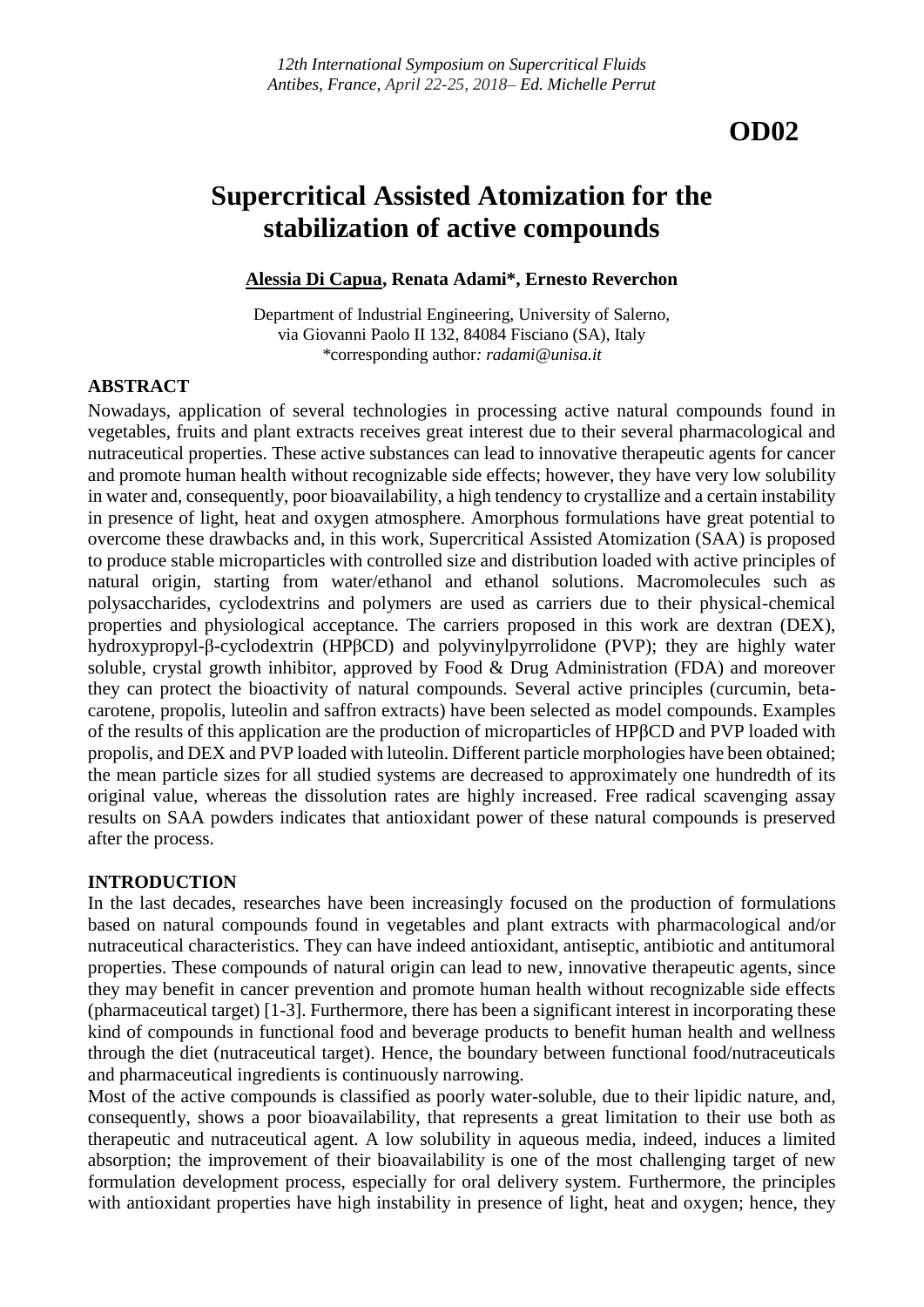may be affected by physical and chemical degradation during processing, transport or preparation [1- 3].

Various formulation strategies have been widely investigated to improve the dissolution rates of these compounds; among these, the reduction of their particles size (PS) can improve their bioavailability because the exposed surface in contact with aqueous medium increases. However, these substances often show great tendency to fast crystallization and agglomeration that make them difficult to be processed. A crystalline structure, generally shows slower dissolution rate compared to disordered amorphous form. Both reduction of size and change in amorphous structure make the active compounds more sensitive to degradation. The incorporation of these bioactive compounds in carrier matrices represents a suitable method to overcome all of these drawbacks problems [4, 5]. The encapsulation of functional components allows their easy incorporation into food systems; then, it may protect them from the environment; finally, the delivery systems may release faster the active substances in a particular site of action [6]. In these fields, formulations based on microspheres formed by a solid dispersion of an active compound in a carrier matrix have been demonstrated to be very promising [4, 5]. Conventional techniques like spray-drying, emulsion/solvent evaporation, jet milling show several disadvantages, such as: wide particle size distributions, high temperatures with possible degradation of active compounds, large use of heavy and toxic solvent and high solvent residues in final product. Therefore, several supercritical fluids (SCF) based techniques have been proposed to overcome some of these drawbacks. Particularly, Supercritical Assisted Atomization (SAA) has been used to micronize pure compounds [7-9]; but, also for the production of composite microparticles formed by a polymeric carrier in which a drug can be homogeneously dispersed [10- 16].

Hence, the aim of this work is to identify carriers able to stabilize active natural compounds producing composite systems using SAA technique. The role of the carrier in influencing size distribution, morphology, solid state, but especially in inhibiting recrystallization and enhancing bioavailability, and in protecting antioxidant activity (in the case of nutraceutical food purposes) has been investigated. In this work, different kinds of carrier have been considered: polyvinylpyrrolidone (PVP), hydroxypropyl-β-cyclodextrin (HPβCD) and dextran (DEX), that are a synthetic polymer, a cyclodextrin and a polysaccharide respectively. All of these carriers are water-soluble, biocompatible, biodegradable, accepted by FDA (Food and Drug Administration) and able to inhibit the crystallization of active molecules [17-20]. Different principles, such as curcumin (CUR, a curcuminoid), luteolin (LUT, a flavon), beta-carotene (BC, a caratenoid), extract of propolis (EP, a natural resinous mixture) and saffron petals (a spice derived from the flower of Crocus sativus) have been used as active compound examples.

# **APPARATUS, MATERIALS AND METHODS**

SAA laboratory apparatus consisted of two high-pressure pumps delivering the liquid solution and liquid  $CO<sub>2</sub>$  to a saturator. The saturator is a high pressure vessel (25 cm<sup>3</sup>) loaded with stainless steel perforated saddles thus assuring the formation of an expanded liquid. The solution obtained is sprayed through a thin wall (80  $\mu$ m ID) injection nozzle into the precipitator (3 dm<sup>3</sup>) operating at atmospheric pressure. A controlled flow of  $N_2$  is taken from a cylinder, heated and sent to the precipitator to assist liquid droplet evaporation. A stainless steel filter located at the bottom of the precipitator allows powder collection and the gaseous stream can flow out. SAA apparatus layout and further details on the experimental procedures were published elsewhere [21].

Carbon dioxide (CO<sub>2</sub>; purity 99.9%) was purchased from Morland Group and Nitrogen (N<sub>2</sub>; purity 99.9%) from SON. The carriers used in this work are: polyvinylpyrrolidone (PVP, Mw: 10,000, Fluka); hydroxypropyl-β-cyclodextrin (HPβCD, Acros Organic); dextran from *Leuconostoc mesenteroides* (DEX, MW 43,000, Sigma Aldrich); the solvent used is ethanol (99.9%, Sigma Aldrich). The active compounds studied are: Luteolin (LUT, Epitech Group Res Labs), β-carotene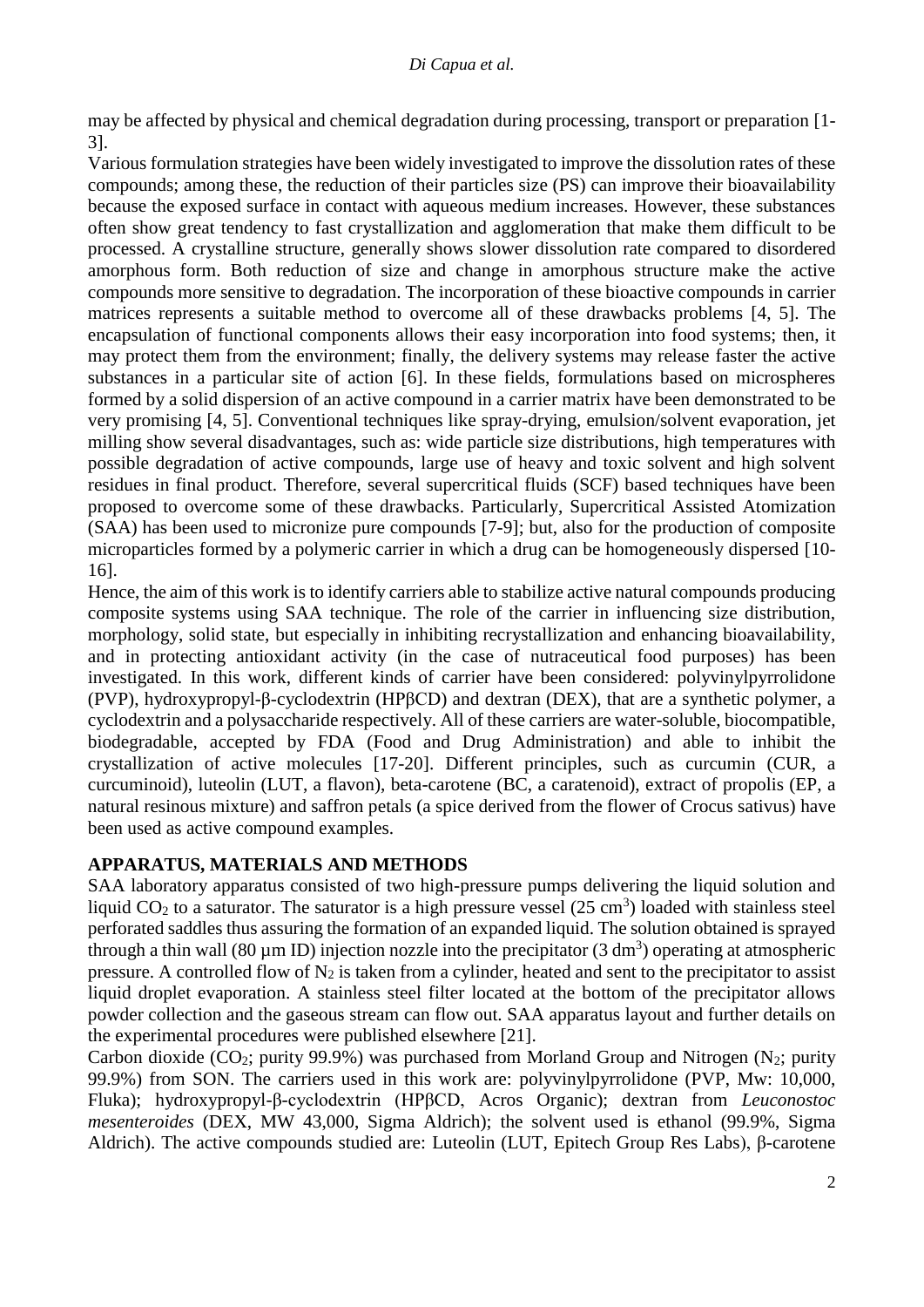(BC, Sigma Aldrich) and an ethanolic extract of propolis (EP) from a Chilean beekeeper, saffron petals from Magnano in Riviera. Gallic Acid and Folin-Ciocalteu reagent were supplied from Merck Millipore; 2,2-Diphenyl-1-picrylhydrazyl (DPPH) was purchased from Sigma-Aldrich.

### *Particle size distribution*

The morphology of SAA powders was observed by a field emission-scanning electron microscope (FESEM, mod. LEO 1525, Carl Zeiss). Particle size distribution (PSD) of the microparticles were measured from FESEM photomicrographs using the Sigma Scan Pro Software (release 5.0). Histograms representing the PSD were fitted using Microcal Origin Software (release 8.0).

## *Antioxidant activity*

Total phenolic content of the samples was determined with the Folin Ciocalteau method [22]. SAA sample was dissolved in ethanol (70% v/v), mixed with distillated water, the Folin Ciocalteau reagent and a carbonate solution and, after 30 min under dark, the absorbance was carried out in a Tecan microplate reader at 760 nm. Calibration was performed using Gallic Acid as reference compound and the results were expressed in mg of Gallic Acid Equivalents (GAE)/g of powder. DPPH radical scavenging activity of powder was measured according to the method described by Brand-Williams et al. [23]. SAA sample was dissolved in ethanol (70% v/v) and mixed with an ethanolic solution (70% v/v) of DPPH (20 mg\*dm<sup>-3</sup>) and left under dark for 30 minutes in a 96-well microplate. The determination of the absorbance was carried out in a Tecan microplate reader at 515 nm. Results were expressed as the half maximum inhibitory concentration of DPPH radicals (IC<sub>50</sub>), in  $\mu$ g\*cm<sup>-3</sup>.

## *Loading and dissolution tests*

The amount of active compound loaded in the carrier was determined by UV/vis spectrophotometer (model Cary 50, Varian, Palo Alto, CA). Loading efficiencies were calculated as the ratio of the effective over the theoretical content of active compound. For dissolution tests, samples containing an equivalent amount of active compound (5 ppm) were weighted, placed in a dialysis sack and incubated in 400 mL of phosphate buffer saline (PBS) at pH 7.4, stirred at 200 rpm and 37°C.

# **RESULTS AND DISCUSSION**

Active compounds alone have been processed by SAA, such as CUR [14], BC, EP [11]and LUT [15], in the attempt of reducing controlling principle particle size and crystallization. In all cases, no particles or irregular, partly recrystallized particles were obtained and SAA tests were considered unsuccessful [14-16]. These results have evidenced a difficulty in processing these active compounds. The production of a homogeneous dispersion of the active principle in a carrier matrix in forms of dried particles can be a suitable option to entrap the compounds during the atomization process and to stabilize amorphous form against crystallization [24]. Some interesting carriers, such as polymer, cyclodextrin and polysaccharide [24], have shown to be good candidates to produce coprecipitates by SAA technique [10, 14-16]. Table 1 reports some coprecipitation experiments performed by SAA, using PVP, DEX and HPβCD as carrier.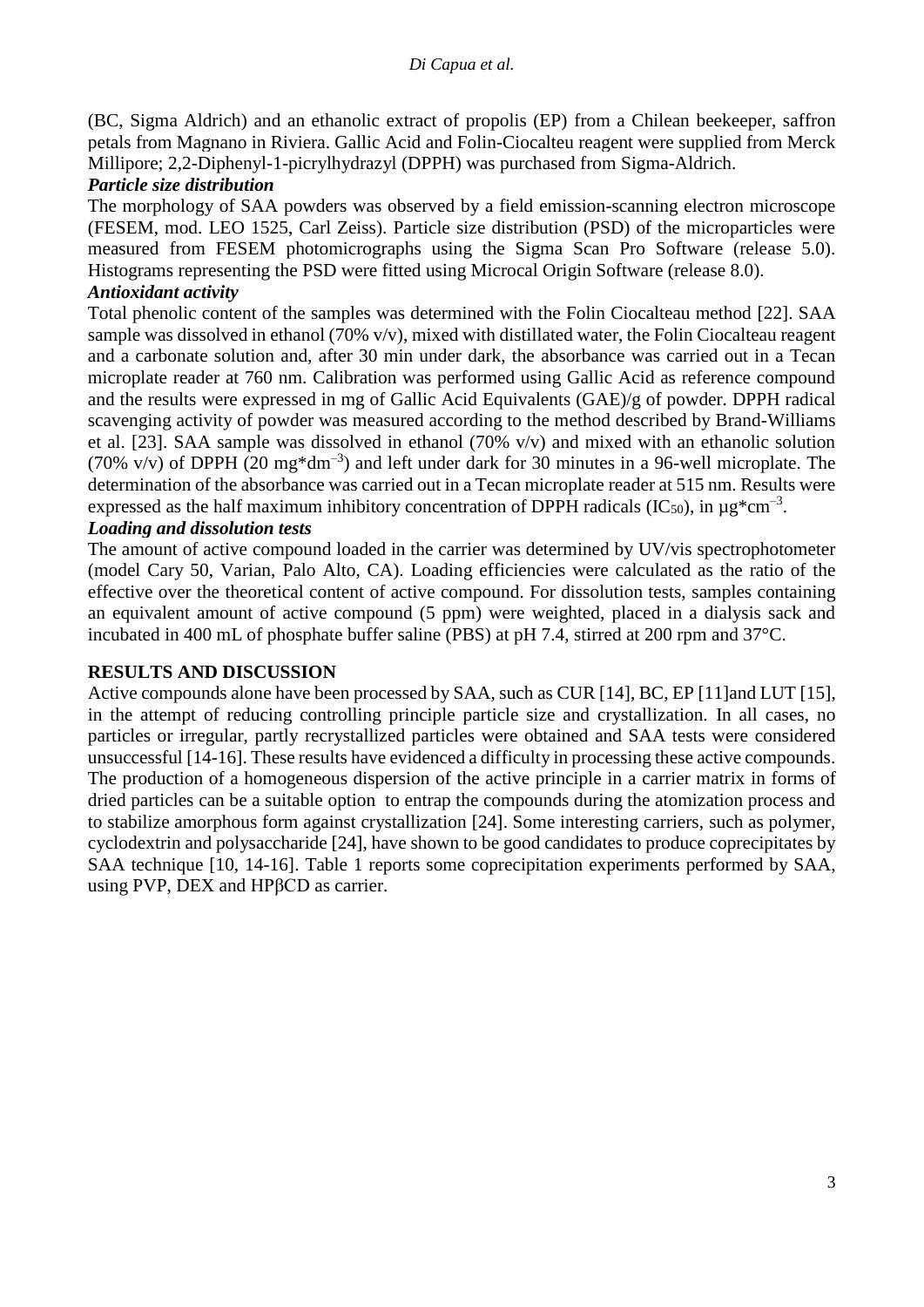|            | <b>PVP</b>                                                                                                             |                                                       | <b>DEX</b>                                                                                                |                                        | HPBCD                                                                                    |                                               |
|------------|------------------------------------------------------------------------------------------------------------------------|-------------------------------------------------------|-----------------------------------------------------------------------------------------------------------|----------------------------------------|------------------------------------------------------------------------------------------|-----------------------------------------------|
|            | <b>Conditions</b>                                                                                                      | <b>Explored</b>                                       | <b>Conditions</b>                                                                                         | <b>Explored</b>                        | <b>Conditions</b>                                                                        | <b>Explored</b>                               |
| <b>LUT</b> | ethanol<br>$P_s = 95-98$ bar<br>$T_s = T_p = 80^{\circ}C$ [15]                                                         | R $(1/2 \div 1/8)$                                    | water/ethanol<br>$(70/30 \text{ v/v})$<br>$P_s = 92-95$ bar<br>$T_s = 85^{\circ}C$ , $T_p = 100^{\circ}C$ | R $(1/2 \div 1/8)$<br>$C$ (5-20 mg/mL) |                                                                                          |                                               |
| EP         | water/ethanol [11]<br>$(30/70 \text{ v/v})$<br>$P_s = 90$ bar<br>$T_s = 80^\circ \text{C}$ , $T_p = 90^\circ \text{C}$ | $ C (30\div 60 \text{ mg/mL}) $<br>R $(1/2 \div 1/8)$ |                                                                                                           |                                        | water/ethanol<br>$(30/70 \text{ v/v})$<br>$P_s = 90$ bar<br>$T_s = 80$ °C, $T_p = 90$ °C | $\vert$ C (30÷60 mg/mL)<br>R $(1/2 \div 1/8)$ |
| <b>BC</b>  | ethanol<br>$P_s = 85$ bar<br>$T_s = T_p = 80$ °C                                                                       | $C(2\div 10$ mg/mL)<br>R $(1/4 \div 1/20)$            |                                                                                                           |                                        |                                                                                          |                                               |
| <b>CUR</b> | ethanol<br>$P_s = 93-99$ bar<br>$T_s = T_p = 80^{\circ}C$ [14]                                                         | R $(1/2 \div 1/8)$                                    |                                                                                                           |                                        |                                                                                          |                                               |

Table 1. SAA process conditions and parameters explored for each active compound/solvent system.

 $P_s$ : saturator pressure;  $T_s$ : saturator temperature;  $T_p$ : precipitation temperature; C: total solute concentration; R=active principle/carrier weight ratios.

Examples of coprecipitated particles are shown in Figure 1, reporting FESEM images. Figure 1a, 1c, 1e and 1f show PVP coprecipitated with LUT, EP, CUR and BC respectively; figure 1b e 1d show coprecipitates of DEX-LUT and HPβCD-EP, respectively.



Figure 1. FESEM images of SAA particles of: a) PVP-LUT (R=1/6); b) DEX-LUT (R=1/6); c) PVP-EP (R=1/5); d) HPβCD-EP (R=1/5); e) PVP-CUR (R=1/8); f) PVP-BC (R=1/20).

PVP showed to be a good carrier for the inhibition of LUT crystallization, indeed spherical and/or collapsed particles (Figure 1a) were produced by SAA, due probably to the fragility of the solid structure [15]. PVP has also been effective for entrapping active compounds not easy to process, such as CUR, BC and EP. PVP-EP and PVP-BC spherical particles were obtained (Figure 1c and 1f), whereas PVP-CUR particles (Figure 1e) show a slightly collapsed morphology [14].

Using DEX as carrier to stabilize and process LUT (Figure 1b), more regular particles were formed compared to PVP-LUT ones. For the stabilization of EP, when HPβCD was used as carrier, at high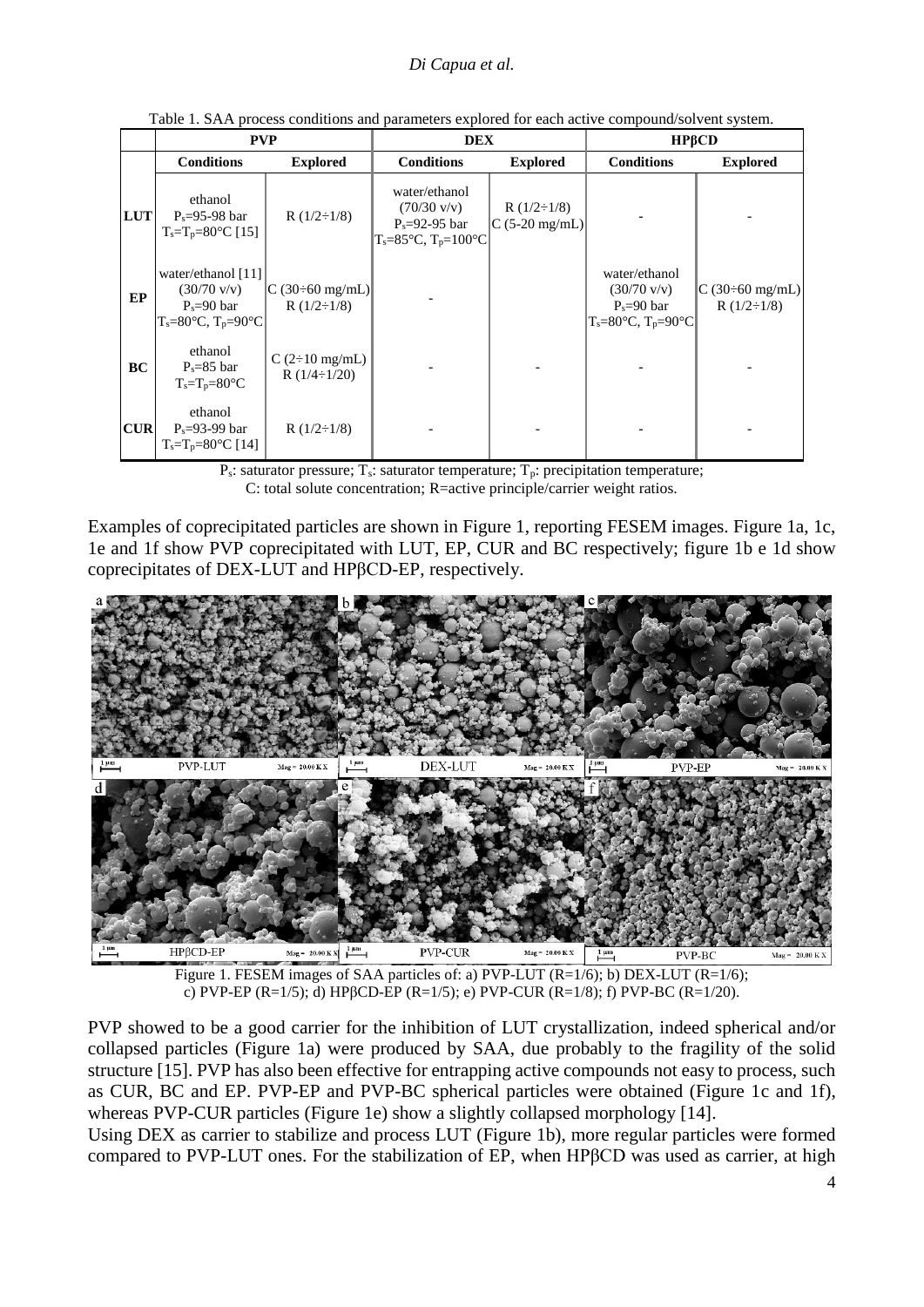R (R= 1/3 and 1/2, image not reported) coalescing particles were obtained, whereas, when R was decreased down to 1/5 (Figure 1d) and 1/8, well defined spherical particles were produced. Furthermore, at the same operative conditions, lower amounts of PVP compared to HPβCD are necessary to obtain regular particles.

Looking at the overall results, submicrometric particles were always produced and R play an important role on PSDs., as summarized in Table 2, where PSD values (in terms of particle volume) expressed as mean diameter  $d_{10}$ ,  $d_{50}$  and  $d_{90}$ , indicating the diameters at  $10^{th}$ ,  $50^{th}$  and  $90^{th}$  percentiles, are reported.

|                                         | <b>PVP+LUT</b><br>$(R=1/6)$ | DEX+LUT<br>$(R=1/6)$ | $PVP + EP$<br>$(R=1/5)$ | <b>HPBCD+EP PVP+CUR</b><br>$(R=1/5)$ | $(R=1/8)$ | $PVP + \beta C$<br>$(R=1/6)$ |
|-----------------------------------------|-----------------------------|----------------------|-------------------------|--------------------------------------|-----------|------------------------------|
| $\mathbf{d}_{10}$<br>$(\mu m)$          | 0.31                        | 0.20                 | 0.54                    | 0.50                                 | 0.24      | 0.22                         |
| $\mathbf{d}_{\mathbf{50}}$<br>$(\mu m)$ | 0.61                        | 0.23                 | 1.48                    | 1.16                                 | 0.54      | 0.49                         |
| $\bf{d}_{90}$<br>$(\mu m)$              | 0.98                        | 0.63                 | 2.65                    | 2.09                                 | 0.94      | 0.83                         |

Table 2. PSDs data in terms of particles volume.

#### *Solid state*

DSC and X-Ray analyses were performed on unprocessed materials and on SAA processed active principle-carrier, to evaluate the potential changes in the thermal and the crystallization behavior of the active compound. Examples of diffractograms related to pure compounds and SAA coprecipitates are reported in Figure 2.



Figure 2. Diffractograms of pure compounds and SAA coprecipitates.

Assuming that PVP, DEX and HPβCD are all amorphous carrier, the active compounds selected have a spectrum typical of crystalline form. SAA coprecipitates, independently from the carriers used, have an amorphous structure: this might be explained by the homogeneous dispersion of the active principle as nanometric or amorphous objects in carrier matrix obtained in all cases studied.

FTIR analyses (images not reported) have revealed that LUT, for its chemical structure, has created some hydrogen bonds with the two carriers used (PVP and DEX). For the other systems investigated, no interactions were found: this shows that the ability to create new interactions does not depend on the carrier but on the active compound.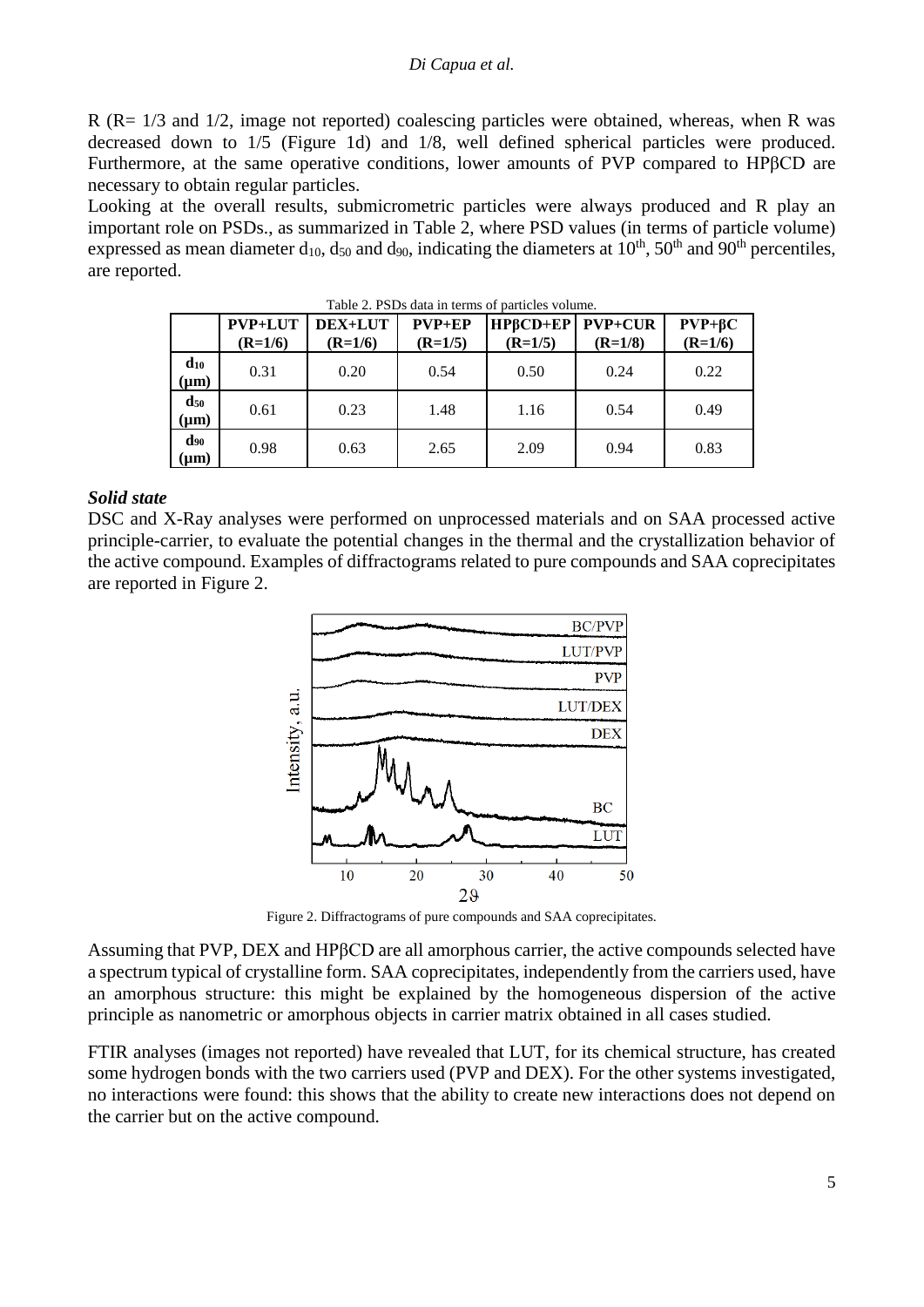#### *Di Capua et al.*

#### *Improvement of bioavailability*

The loading efficiency of the active principle in SAA coprecipitates and dissolution behavior are the major evidence of a successful coprecipitation. Table 3 reports some results obtained for SAA coprecipitates.

| <b>Sample</b>               | Loading<br>efficiency<br>$\frac{6}{6}$ | <b>Dissolution</b><br>time<br>(h) | Improvement<br>compared to<br>physical mixture |
|-----------------------------|----------------------------------------|-----------------------------------|------------------------------------------------|
| $PVP+CUR$<br>$(R=1/8)$      | 100                                    | $\approx$ 5                       | $\approx$ 5 times                              |
| DEX+LUT<br>$(R=1/6)$        | 100                                    | $\approx 4$                       | $\approx$ 18 times                             |
| <b>PVP+LUT</b><br>$(R=1/4)$ | 99                                     | $\approx 8$                       | $\approx$ 9 times                              |
| $PVP + BC$<br>$(R=1/6)$     | 75                                     | $\approx$ 19                      | $\approx$ 22 times                             |

Table 3. Loading efficiences and improvement of dissolution time.

As reported, SAA coprecipitates show high loading efficiency, up to 100% in most of the systems selected. To verify the improvement of bioavailability, release behaviour was investigated for each system, following the recommendation of US Pharmacopeia. All coprecipitates show a faster release than untreated physical mixture related to an improvement of dissolution rate of the principles tested. The results obtained confirm that the dissolution rate of SAA produced microparticles, and hence the bioavailability, is influenced by several factors, like reduction of particle size, morphology and solid state (including chemical interactions between principle and carrier).

#### *Protection of bioactivity*

The antioxidant activity of coprecipitates obtained by SAA was studied for the system PVP-EP and HPβCD-EP, and PVP-saffron extracts that have nutraceutical applications.

Folin-Ciocalteau method results show that SAA particles have a total polyphenol content up to 100 and 96% for HPβCD coprecipitates and for PVP coprecipitates, respectively. Hence, the entrapment of polyphenols in the two carriers used for these investigations is effective; these data confirm that the coprecipitation process obtained by SAA leads to the production of polyphenol-rich particles.

DPPH assay was used to measure the ability of the particles produced to act as free radical scavengers after coprecipitation process. The homogeneous dispersion of EP in the two matrices selected is able to preserve the activity of the starting materials, indeed, the  $IC_{50}$  values of free radical scavenging activity ranged between 56.6 and 17.2 µg/mL for HPβCD and 67.2 and 17.3 µg/mL for PVP; whereas, the IC<sub>50</sub> of EP alone is 17.1  $\mu$ g/mL. A lower IC<sub>50</sub> means a higher free radical scavenging activity of the compounds. Therefore, the coprecipitation of EP-carrier and the size reduction may allow to maintain a good quality of the scavenging activity of unprocessed EP [25]. These results may be a remarkable added value for the production of nutraceutical and functional products.

Using ethanol and a water:ethanol solution (41:59 v/v) as extraction solvent, a yellow and a brown extracts were obtained with a scavenging activity (on a sample at total concentration of 1000 ppm) of 60% and 93%, respectively. After two months, these antioxidant capacities were reduced down to 49% and 60% respectively due to the degradation of the active compounds because of light, oxygen and heat. Producing SAA coprecipitates based on the extracted compounds from saffron petals and PVP, spherical particles with entrapment efficiencies up to 100% were produced. The powders were very stable and, after 2 months, scavenging activities were practically confirmed.

### **CONCLUSION**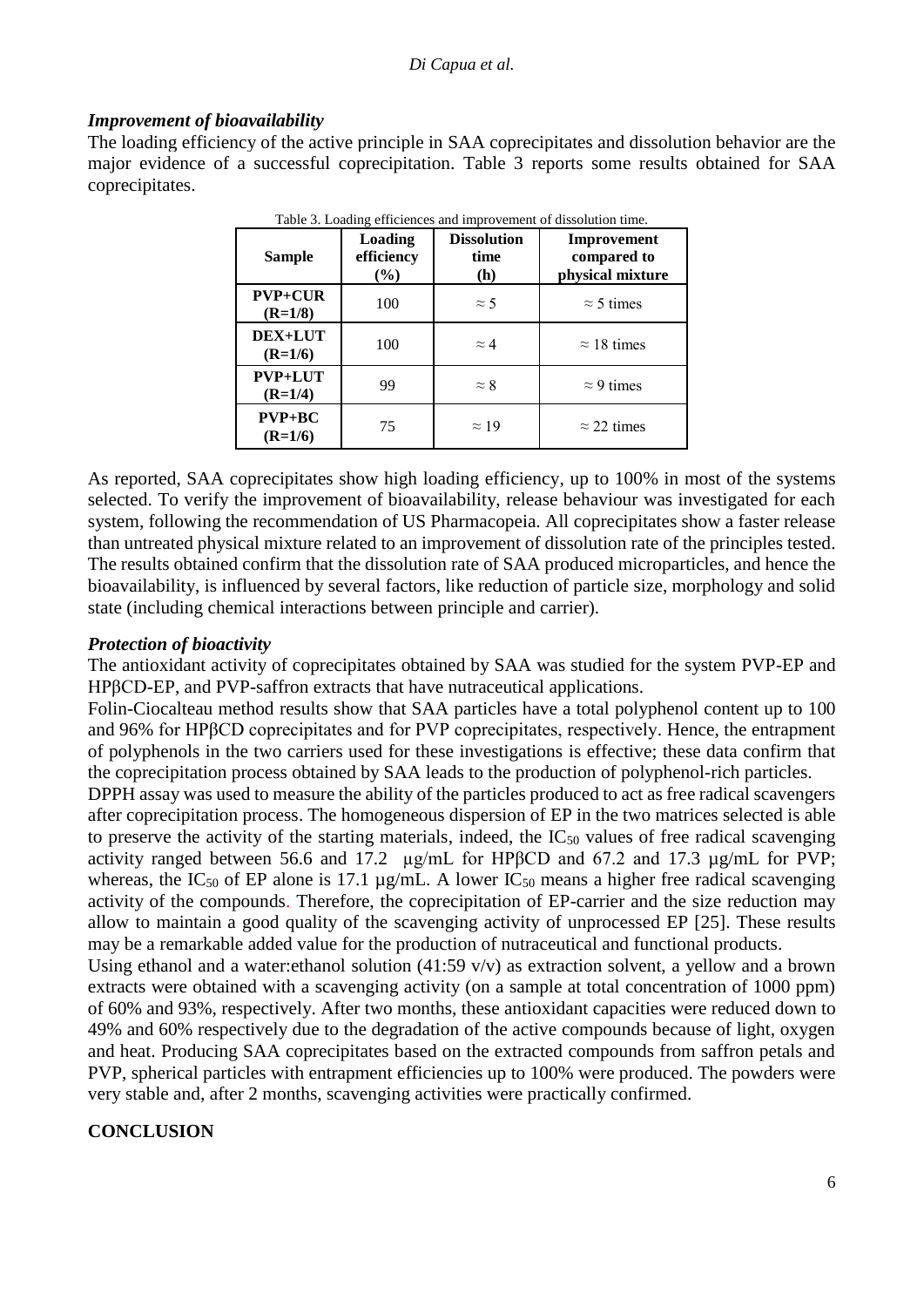The production of amorphous particles based on a homogeneous dispersion of an active principle in a carrier matrix produced by SAA is very promising both in pharmaceutical and nutraceutical field. SAA technique is efficient for the processability of difficult compound, for the enhancement of dissolution rate of poorly water-soluble ingredients and for the protection of their antioxidant properties against light, heat and oxygen. Furthermore, carriers such as PVP, DEX and HPβCD are able to improve the handling of the product and simplify its storage.

## **REFERENCES**

[1] AMIN, A.R., KUCUK, O., KHURI, F.R., Shin, D.M., Perspectives for cancer prevention with natural compounds, Journal of Clinical Oncology, Vol. 27, 2009, p. 2712.

[2] NASRI, H., BARADARAN, A., SHIRZAD, H., RAFIEIAN-KOPAEI, M., New Concepts in Nutraceuticals as Alternative for Pharmaceuticals, International Journal of Preventive Medicine, Vol. 5, 2014, p. 1487.

[3] VEERESHAM, C., Natural products derived from plants as a source of drugs, Journal of Advanced Pharmaceutical Technology & Research, Vol. 3, 2012, p. 200.

[4] CHAMPAGNE, C.P., FUSTIER, P., Microencapsulation for the improved delivery of bioactive compounds into foods, Current Opinion in Biotechnology, Vol. 18, 2007, p. 184.

[5] JOYE, I.J., MCCLEMENTS, D.J., Production of nanoparticles by antisolvent precipitation for use in food systems, Trends in Food Science & Technology, Vol. 34, 2013, p. 109.

[6] COCERO, M.J., MARTIN, A., MATTEA, F., VARONA, S., Encapsulation and co-precipitation processes with supercritical fluids: Fundamentals and applications, Journal of Supercritical Fluids, Vol. 47, 2009, p. 546.

[7] REVERCHON. E., SPADA, A., Erythromycin microparticles produced by supercritical fluid atomization, Powder Technology, Vol. 141, 2004, p. 100.

[8] WU, H.T., YANG, M.W., Precipitation kinetics of PMMA sub-micrometric particles with a supercritical assisted-atomization process, Journal of Supercritical Fluids, Vol. 59, 2011, p. 98.

[9] LIPAROTI, S., ADAMI, R., REVERCHON, E., PEG micronization by supercritical assisted atomization, operated under reduced pressure, Journal of Supercritical Fluids, Vol. 72, 2012, p. 46.

[10] ADAMI, R., REVERCHON, E., Composite polymer-Fe<sub>3</sub>O<sub>4</sub> microparticles for biomedical application, produced by supercritical assisted atomization, Powder Technology, Vol. 218, 2012, p. 102.

[11] DI CAPUA, A., BEJARANO, A., ADAMI, R., REVERCHON, E., Preparation and characterization of Chilean propolis coprecipitates using Supercritical Assisted Atomization, submitted.

[12] REVERCHON, E., ANTONACCI, A., Drug-polymer microparticles produced by supercritical assisted atomization, Biotechnology and Bioengineering, Vol. 97, 2007, p. 1626.

[13] BAHRAMI, M., RANJBARIAN, S., Production of micro- and nano-composite particles by supercritical carbon dioxide, Journal of Supercritical Fluids, Vol. 40, 2007, p. 263.

[14] ADAMI, R., DI CAPUA, A., REVERCHON, E., Supercritical Assisted Atomization for the production of curcumin-biopolymer microspheres, Powder Technology, Vol. 305, 2015, p. 455.

[15] DI CAPUA, A., ADAMI, R., REVERCHON, E., Production of Luteolin/Biopolymer Microspheres by Supercritical Assisted Atomization, Industrial & Engineering Chemistry Research, Vol. 56, 2017, p. 4334.

[16] DI CAPUA, A., ADAMI, R., IZZO, L., REVERCHON, E., Luteolin/dextran-FITC fluorescent microspheres produced by Supercritical Assisted Atomization, Journal of Supercritical Fluids, Vol. 130, 2017, p. 97.

[17] CROWLEY, K.J., ZOGRAFI, G., The effect of low concentrations of molecularly dispersed poly(vinylpyrrolidone) on indomethacin crystallization from the amorphous state, Pharmaceutical Research, Vol. 20, 2003, p. 1417.